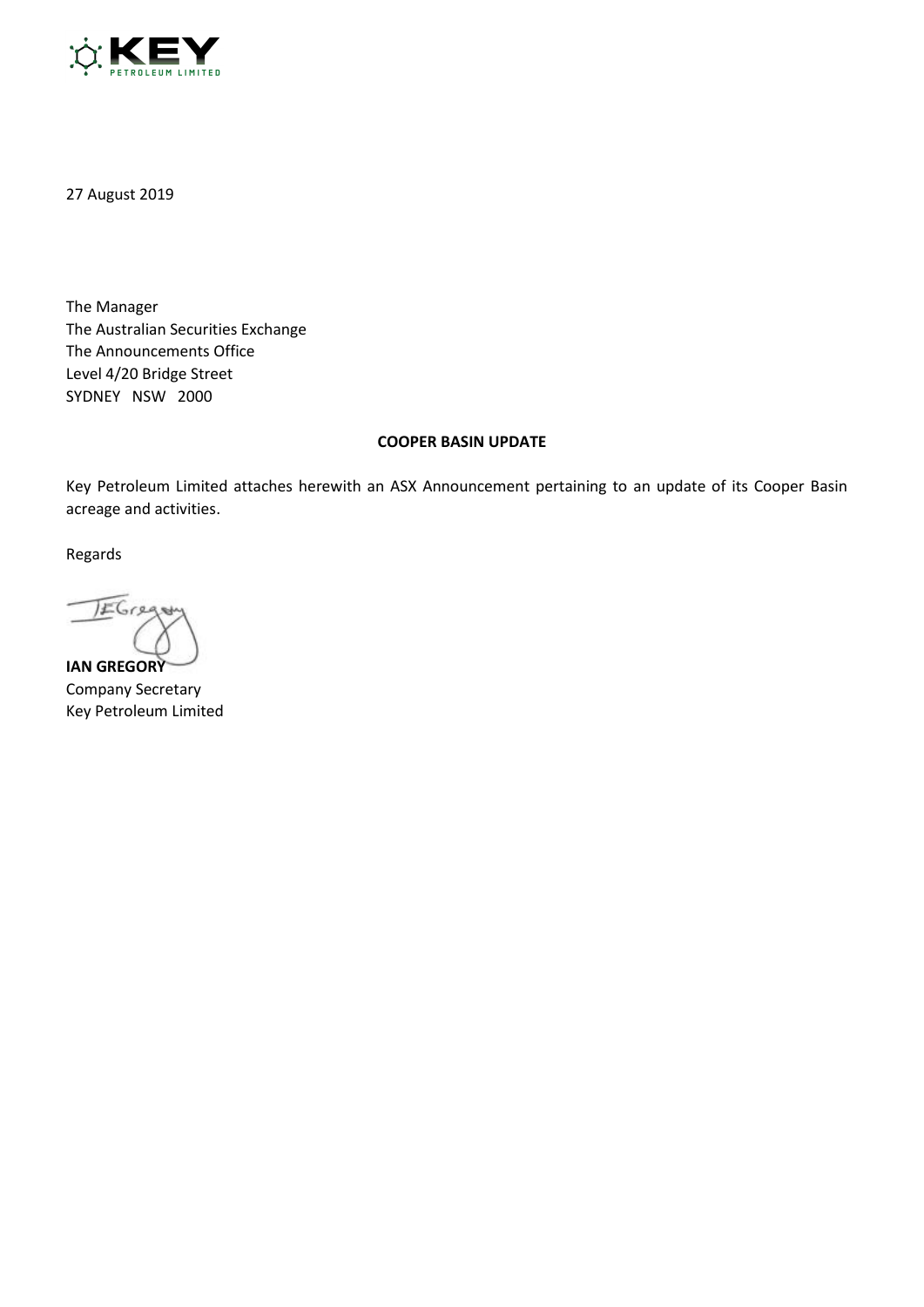

Suite 8, Churchill Court 331-335 Hay Street Subiaco WA 6008

 $T: +61(0) 8 9381 4322$  $F: +61(0)893814455$ 

**ASX:KEY**

## **ASX Announcement 27 August 2019**

# **COOPER BASIN UPDATE**

Key Petroleum Limited ("Key" or "Company"), is pleased to provide an update in relation to its Cooper Basin acreage and activities.

- Additional prospects have been identified within the Meeba Project including along trend from the Inland Oilfield, operated by Bridgeport Energy, a subsidiary company of New Hope Corporation. These include the Teddy and Teevee Prospects with Teevee being a lookalike to the Inland Oil Field (see below);
- Prospective resources in all of Key's ATPs are currently being reassessed, integrating the seismic reprocessing from the primary term work commitments and subsequent additional prospects;
- The Tanbar Gas Project Access Agreement is nearing completion with minor revisions being made and execution of documents with the relevant landowner imminent;
- Heritage survey clearance is currently being planned for the Ace-1 well location;
- Rig availability exists in October and November for the drilling of Ace-1 and potentially other prospects in the Tanbar Gas Project area;
- The main access track into the Tanbar Station and Ace-1 well location has now been repaired and is accessible following the floods earlier in the year;
- Key is finalising other drilling participation opportunities with third parties and intends to keep the market fully informed as these matters progress;
- Pancontinental Oil and Gas NL and Key are finalising the Meeba Project Farmout and Joint Operating Agreements; and
- The ATP 783 geochemical survey has been integrated with recently reprocessed seismic to de-risk the Chandos Prospect area with results of the modelling to be released to the market in due course.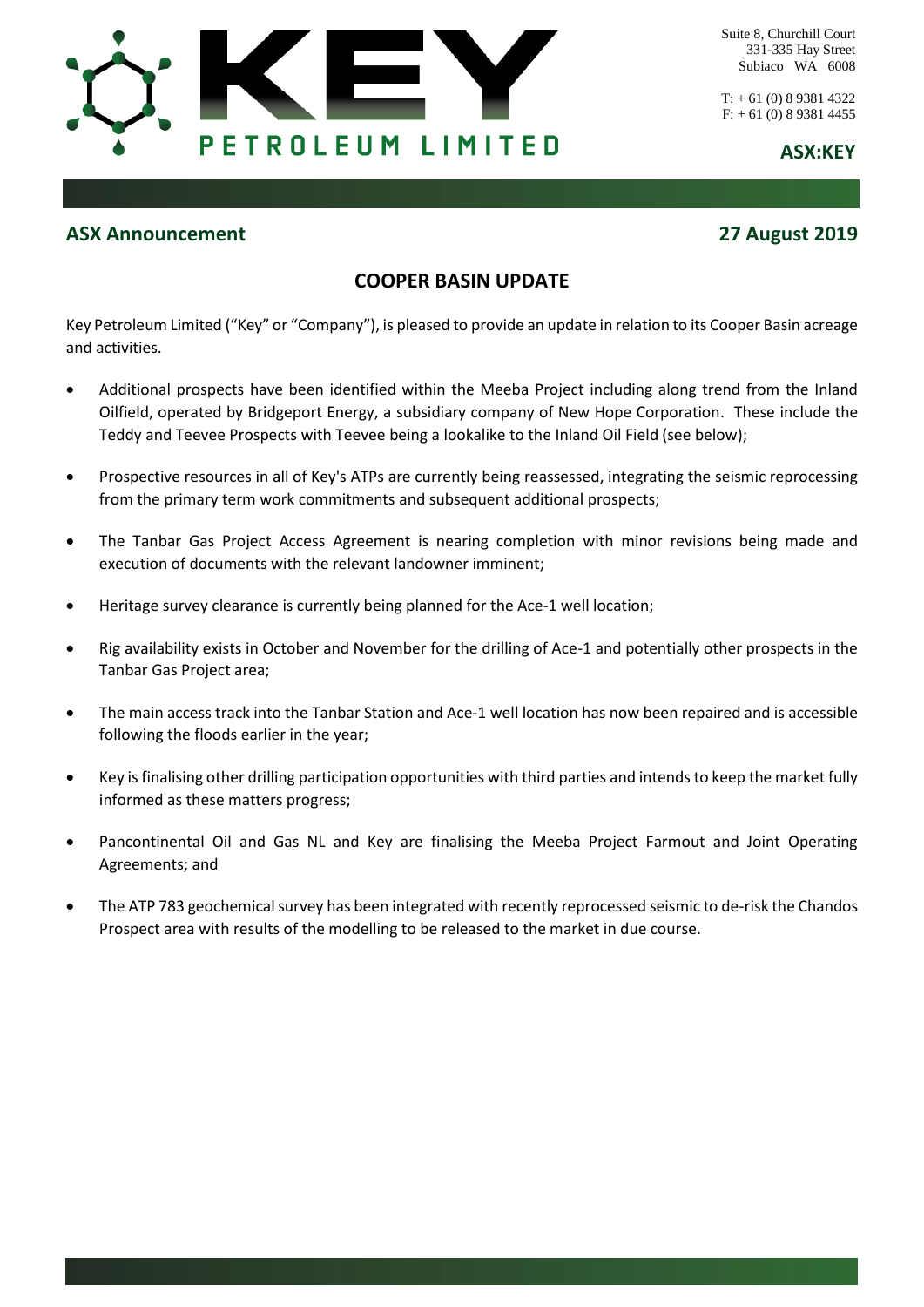



*Key's Cooper Basin acreage in relation to peers*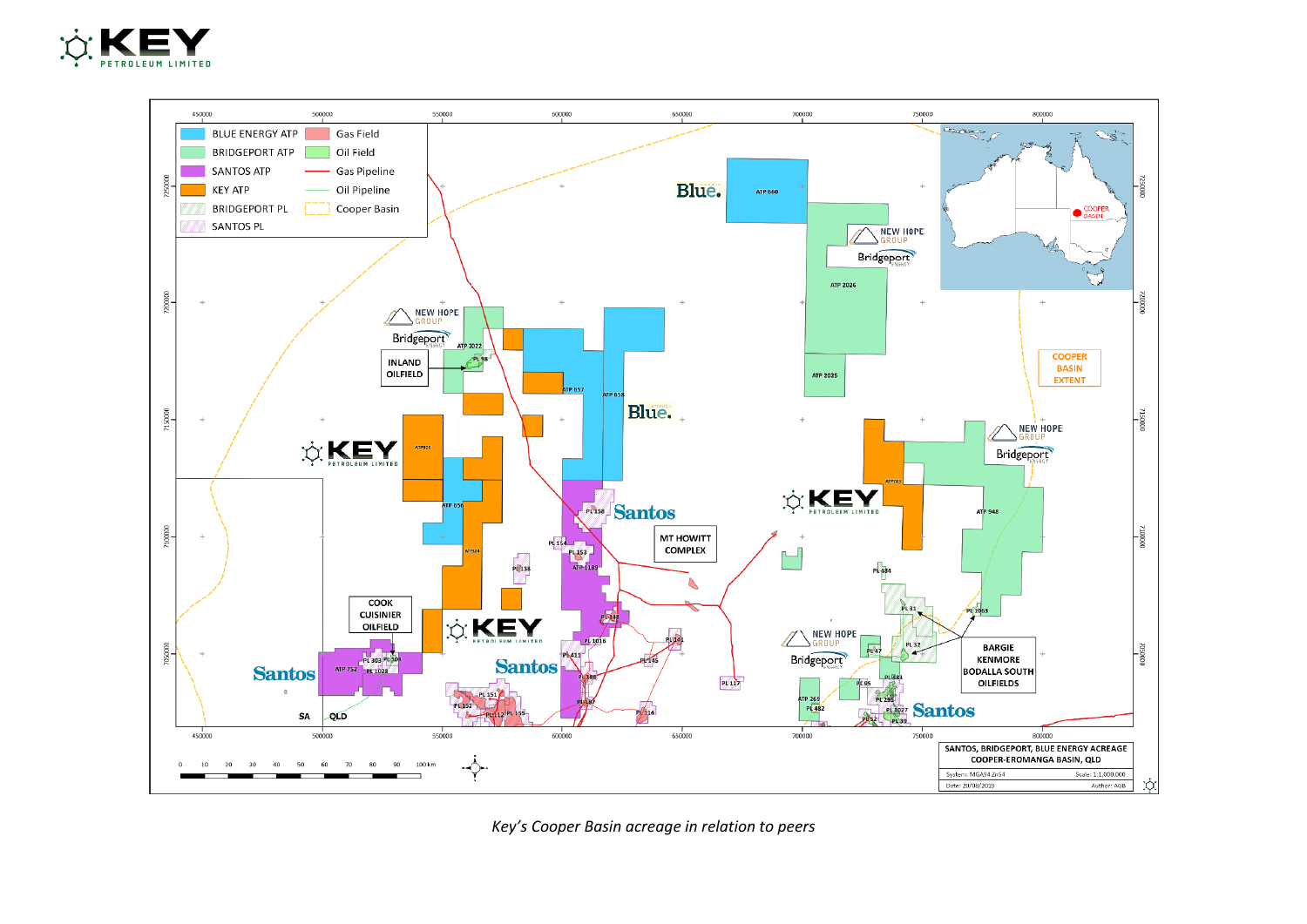



*Composite seismic line from Taj Prospect to Inland Oil Field*



*Teddy Prospect, comparison to and on trend with the analogous Inland Oil Field, 15 km SW*